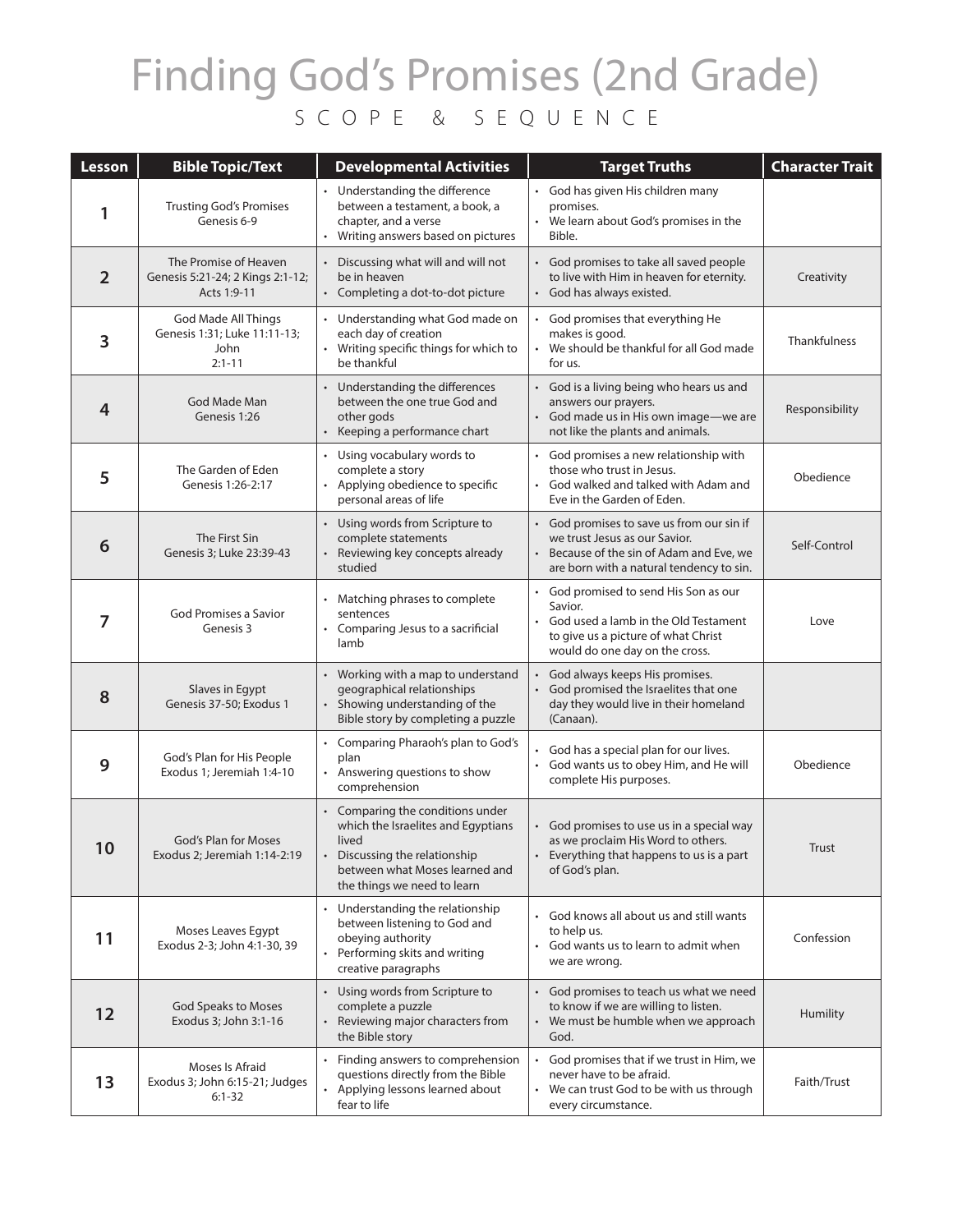| <b>Lesson</b> | <b>Bible Topic/Text</b>                                                         | <b>Developmental Activities</b>                                                                                                                                                  | <b>Target Truths</b>                                                                                                                                              | <b>Character Trait</b> |
|---------------|---------------------------------------------------------------------------------|----------------------------------------------------------------------------------------------------------------------------------------------------------------------------------|-------------------------------------------------------------------------------------------------------------------------------------------------------------------|------------------------|
| 14            | God Gives Moses a Sign<br>Exodus 4; Judges 7:1-8                                | • Seeing the cause/effect<br>relationship between trusting and<br>obeying<br>Applying the concept of obedience<br>directly to the relationship with our<br>parents               | God promises always to be with us and<br>never leave us.<br>• When we obey our parents, we are also<br>obeying God.                                               | Obedience              |
| 15            | Moses Speaks to Pharaoh<br>Exodus 4-5; Judges 7:9-25;<br>$8:22-23$              | Placing ideas in their proper<br>chronological sequence<br>Play-acting specific scenes from a<br><b>Bible story</b>                                                              | • God always knows and does what is<br>best for us.<br>God sometimes used signs to let His<br>people know that He had not forgotten<br>them.                      | Self-Control           |
| 16            | Moses' Great Responsibility<br>Exodus 7; Matthew 25:14-30                       | • Completing a dot-to-dot<br>illustration<br>• Analyzing and applying the truths<br>in one of Christ's parables                                                                  | • God promises to give us abilities to use<br>for Him.<br>Moses had a special responsibility to<br>bring the children of Israel out of Egypt<br>and into freedom. | Responsibility         |
| 17            | God Shows His Great Power<br>Exodus 7; 2 Kings 4:8-37; 5:1-14                   | • Comparing Satan's character to<br>God's<br>Discussing specific ways to show<br>responsibility at home and at<br>school                                                         | • God's power is greater than Satan's.<br>God is the only One worthy of our<br>worship.                                                                           | <b>Truthfulness</b>    |
| 18            | The First Four Plagues<br>Exodus 7-8; 2 Kings 4:1-7                             | Reading and finding specific<br>$\bullet$<br>answers in Scripture<br>Discerning the differences<br>between our actions when we<br>want God's way and when we want<br>our own way | • God will use His power to help us.<br>God brought the plagues to make<br>$\bullet$<br>Pharaoh acknowledge Him and let the<br>Israelites go.                     | Attentiveness          |
| 19            | Plagues on Animals and Men<br>Exodus 9; Esther 2-7                              | Reading and finding factual<br>answers in Scripture<br>• Contrasting God's way and our way                                                                                       | God promises to judge sin.<br>God works through people.<br>$\bullet$                                                                                              | Self-Control           |
| 20            | Three More Plagues<br>Exodus 9-10; Jonah 1-2                                    | Reading and finding factual<br>$\bullet$<br>answers in Scripture<br>Writing an original prayer to God                                                                            | • God will forgive our sin if we repent.<br>• If we harden our hearts, God will<br>continue to discipline us.                                                     | Confession             |
| 21            | Why God Sent the Plagues<br>Exodus 7-10; Jonah 3                                | • Using variations of the same root<br>word<br>Reviewing the plagues and their<br>significance                                                                                   | • Our God is the one true God; there is no<br>god like Him.<br>• We must not allow other things to take<br>the place of God.                                      | Worship                |
| 22            | The Passover<br>Exodus 12; 1 Kings 3, 5, 6, 11                                  | Completing a picture and puzzle<br>relating to the Passover<br>• Studying God's commands in<br>Proverbs                                                                          | • God will bless us if we obey His<br>instructions.<br>The last plague involved the death of<br>the first-born of every living thing in<br>Egypt.                 | Salvation              |
| 23            | The Passover: A Picture of Jesus<br>Exodus 12                                   | Discussing the comparisons<br>between the Passover lamb and<br>Jesus<br>• Completing various puzzles                                                                             | • When we trust Christ, His blood<br>cleanses us from all our sins.<br>• The Passover was a picture of what<br>Jesus Christ would do for us on the<br>cross.      | Salvation              |
| 24            | Time to Leave Egypt<br>Exodus 13; Daniel 3                                      | • Labeling places on a map<br>to understand geographical<br>relationships<br>Using art to promote<br>$\bullet$<br>understanding of the pillar of a<br>cloud and fire             | • God promises to be with us in the midst<br>of our trials.<br>• God has given us the Holy Spirit as our<br>guide.                                                | Encouragement          |
| 25            | Pharaoh Changes His Mind<br>Exodus 14; Daniel 6                                 | Filling in blanks directly from<br>Scripture<br>• Applying truths about fear to real-<br>life situations                                                                         | • When we are afraid, we can trust the<br>Lord to protect us.<br>• To "fear the Lord" means that we have<br>great respect and trust in the Lord.                  |                        |
| 26            | Pharaoh's Armies Are Destroyed<br>Exodus 14; Luke 24:33-49;<br>Matthew<br>28:20 | • Explaining Scripture<br>Completing various puzzles                                                                                                                             | • God promises to be with us always.<br>Pharaoh is an example of someone<br>whom God judged for his disobedience.                                                 | Individuality          |